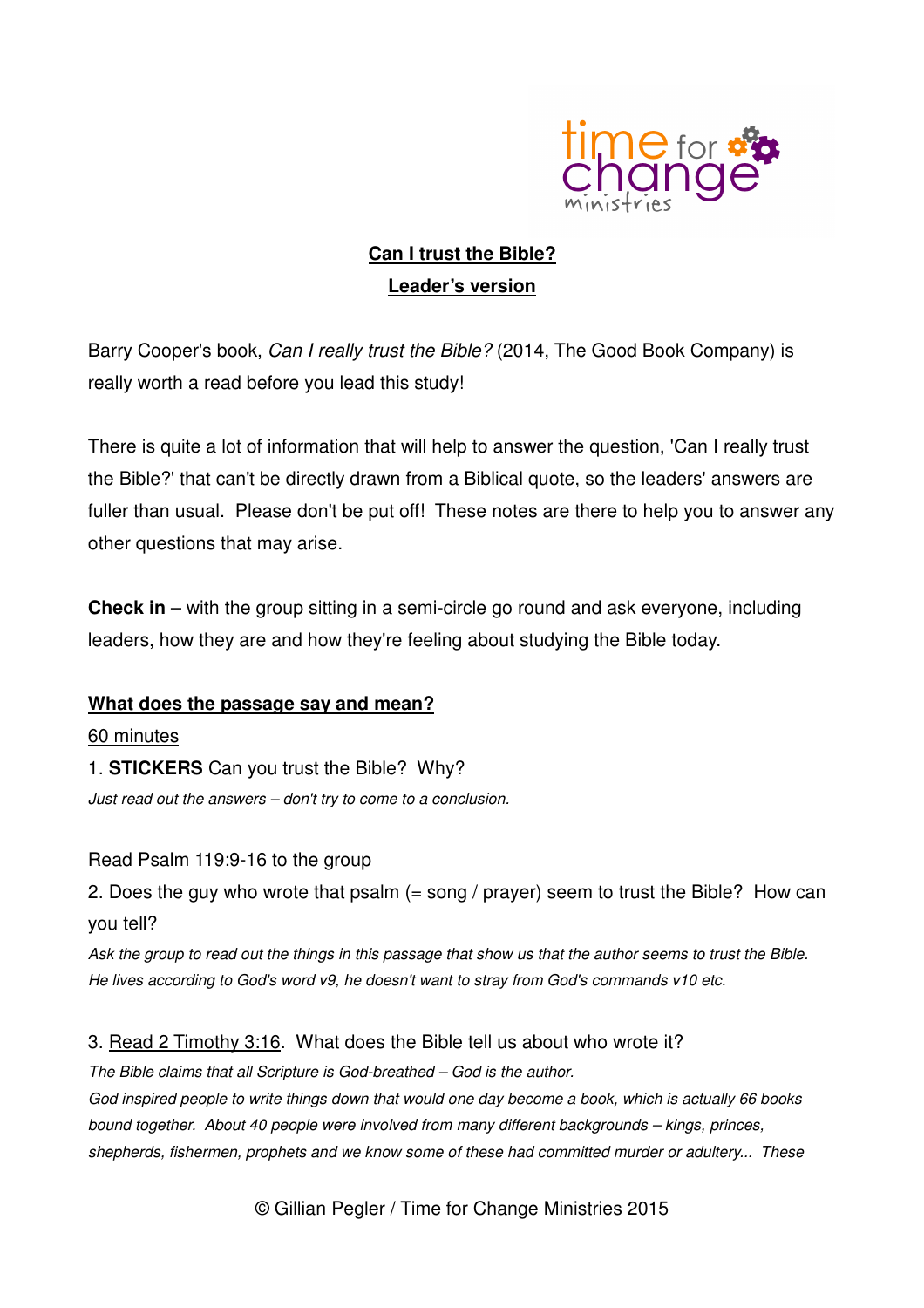people physically put pen to paper (/ ink to papyrus!) but it was God who inspired their words. People may respond to this verse by saying that this is a circular argument, or an argument that relies on itself. However, consider this. It is reason / common sense that tells us that this is a circular argument. But reason / common sense define what reason / common sense dictate, and so this is itself a circular argument, which relies on itself. Therefore arguing that the Bible being self-authenticating is a circular argument is no argument at all!

#### 4. Read Luke 1:3-4. How much care did Luke take as he wrote his history of Jesus' life?

Luke had 'carefully investigated everything'. He didn't sit down one day and start scribbling his memoirs, he spent time getting the facts straight first. He wrote in order to help someone called Theophilus to 'know the certainty', i.e. be sure, of the things that he had already been taught – Luke had checked it all out and wanted Theophilus to be reassured that, after all this investigation, the claims about Jesus held up.

## 5. Read 2 Peter 1:16. Why is it important for us to know that that the New Testament was written by eye-witnesses to the events it describes?

#### Let the group discuss this first, then explain:

It means that we're not getting second hand information, it's straight from the people who were there. The books of the New Testament were all written in the period AD 50-100. Jesus died around AD30. When the gospels started to be written (the first, the gospel according to Mark, was written in the early 50's, a record of the testimony of one of the disciples, Peter, an eye-witness to Jesus' ministry and resurrection, the last, the gospel according to John was written in the 90's) the eye-witnesses were still around and would have made a pretty loud noise if people were misrepresenting the facts. Nobody complained. The eyewitnesses (there were thousands of them!) were happy with the accounts of Jesus' life, death and resurrection. It's worth noting that the earliest biography of Alexander the Great was not written until 400 years after his death (Morrow 2014, p46).

In the 2<sup>nd</sup> century AD, a group of church leaders got together and prayerfully defined what was NT Scripture and what was not. (The OT was already defined before Jesus came). Their 3 tests were 1. The teaching in the document must be already in common use by the church (i.e. acceptable to the church) 2. It must be written by an Apostle (someone who had seen the risen Jesus) and 3. It must not contradict any recognised Apostolic book or teaching. Thus anything written after 100AD is not included, so the 'alternative gospels' (which were written from 200-400AD and therefore not Apostolic) are not recognised as Biblical (from Cooper 2014, p52).

#### 6. How many copies of New Testament manuscripts do you think we have?

We don't have any first copies, but there are 5,800 manuscript copies or fragments of manuscript copies catalogued. However there are tens of 1000's of still uncatalogued manuscript copies. This is more than we have for the average Greco-Roman scholar (whose writings we do not tend to question). The Bible documents were hand written. The printing press wasn't invented until the 1400's so every copy of the manuscripts until then was done by hand. Although there are minor copying errors in some of these

© Gillian Pegler / Time for Change Ministries 2015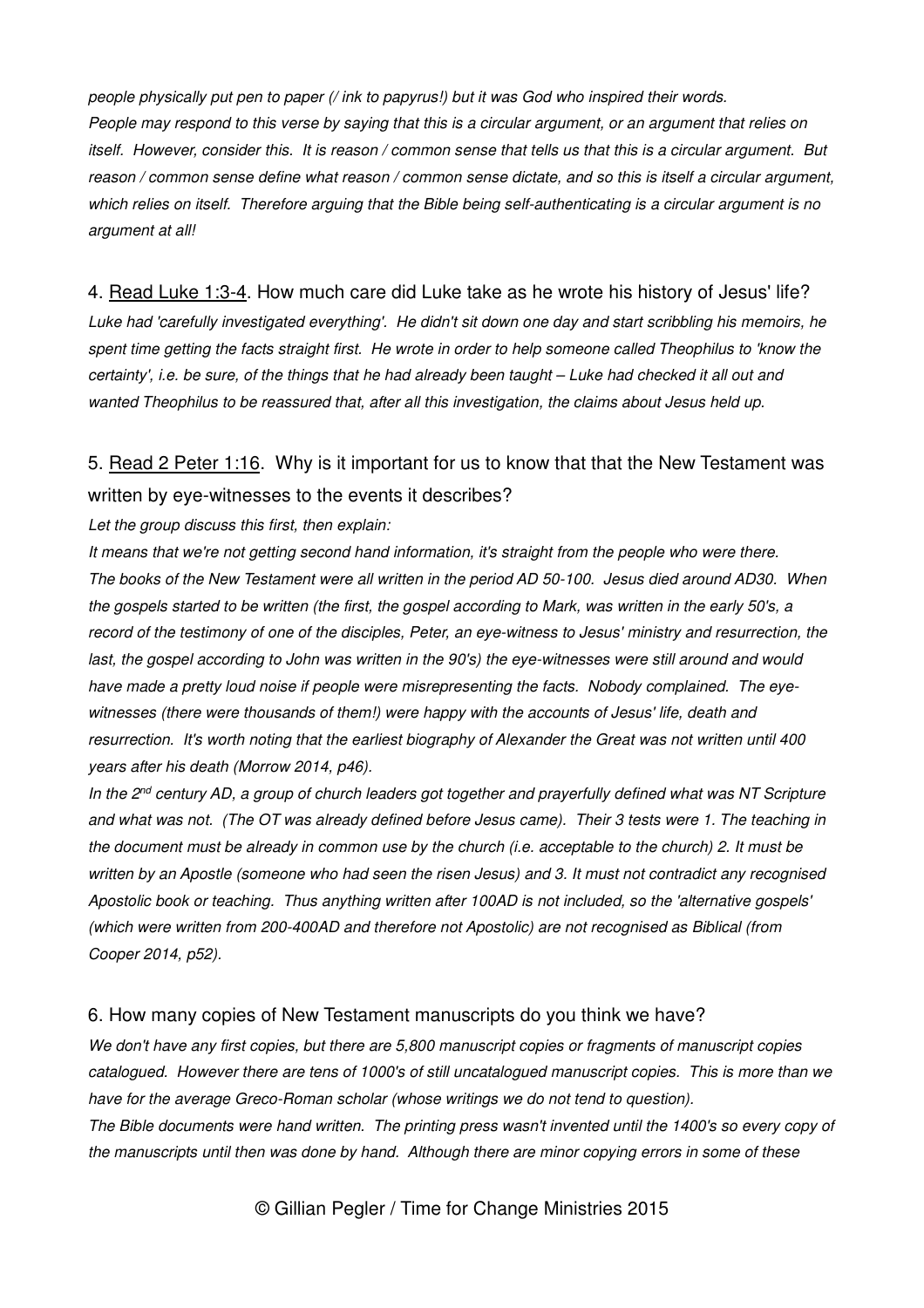copies, when you compare the multiple copies, you can find the errors and see what the original would have said. The multiple copies therefore help us to spot errors and deal with them. In fact, '"For over 99% of the words of the Bible, we know what the original manuscript said." The remaining less than 1% make no difference to any biblical doctrine or teaching.' (Cooper 2014, p59).

The Bible was written in Hebrew, Greek and some Aramaic (probably Jesus' first language). It has been translated into many languages across the world, and Bible translation still goes on today. As you translate from one language to another, there are some words that have similar meanings and can be equally good translations – for example, 'pren' in Welsh could be translated 'wood', 'tree' or 'timber' in English, all are correct. So we have different translations of the Bible in English – some are more accurate to the original language than others, some are easier to read than others. The important thing is that they are true to the original text. Some trustworthy ones that I would recommend are the NIV and the ESV. The AV was the first English translation and the language in it is not very easy to understand today. Some 'versions of the Bible' are written with a specific agenda and are not true to the original text, so the teaching about God in them becomes unreliable and wrong.

## 7. How would it help if we had evidence from outside the Bible that backed up the claims in the Bible?

Let the group discuss, and then read the following quote.

'Without a single Bible verse, we know from history that:

There was a Jewish man who lived early in the  $1st$  century by the name of Jesus who was born out of wedlock, whose life intersected with that of John the Baptist, who as an adult became a very popular teacher in Israel who worked wondrous feats – apparently miraculous signs of different kinds, who gathered a closer group of followers together that he called disciples – 5 of them are named – who consistently challenged conventional Jewish teaching on key topics of the Law and because of that was eventually arrested, was crucified (a Roman form of execution) as ordered by the Roman governor Pontius Pilate (which narrows the time period down to his reign in Judea between AD 26- 36) and that despite this horrible and shameful death his followers believed he was the Jewish Messiah, or Christ, and they claimed to have seen him resurrected from the dead and within a couple of generations (at the latest) were singing hymns to him; worshipping him as if he were a god.'

(in Morrow 2014, p40-41)

Ask the group what is their reaction to this quote?

## 8. Read 2 Peter 3:15-16. Peter and Paul were leaders of the early church. What does Peter tell us about Paul's writings?

Paul wrote with the wisdom that God gave him, (v16). Peter classes Paul's writings as Scripture (end of v16). Before Paul died, other leading Christians recognised God's authority in his words.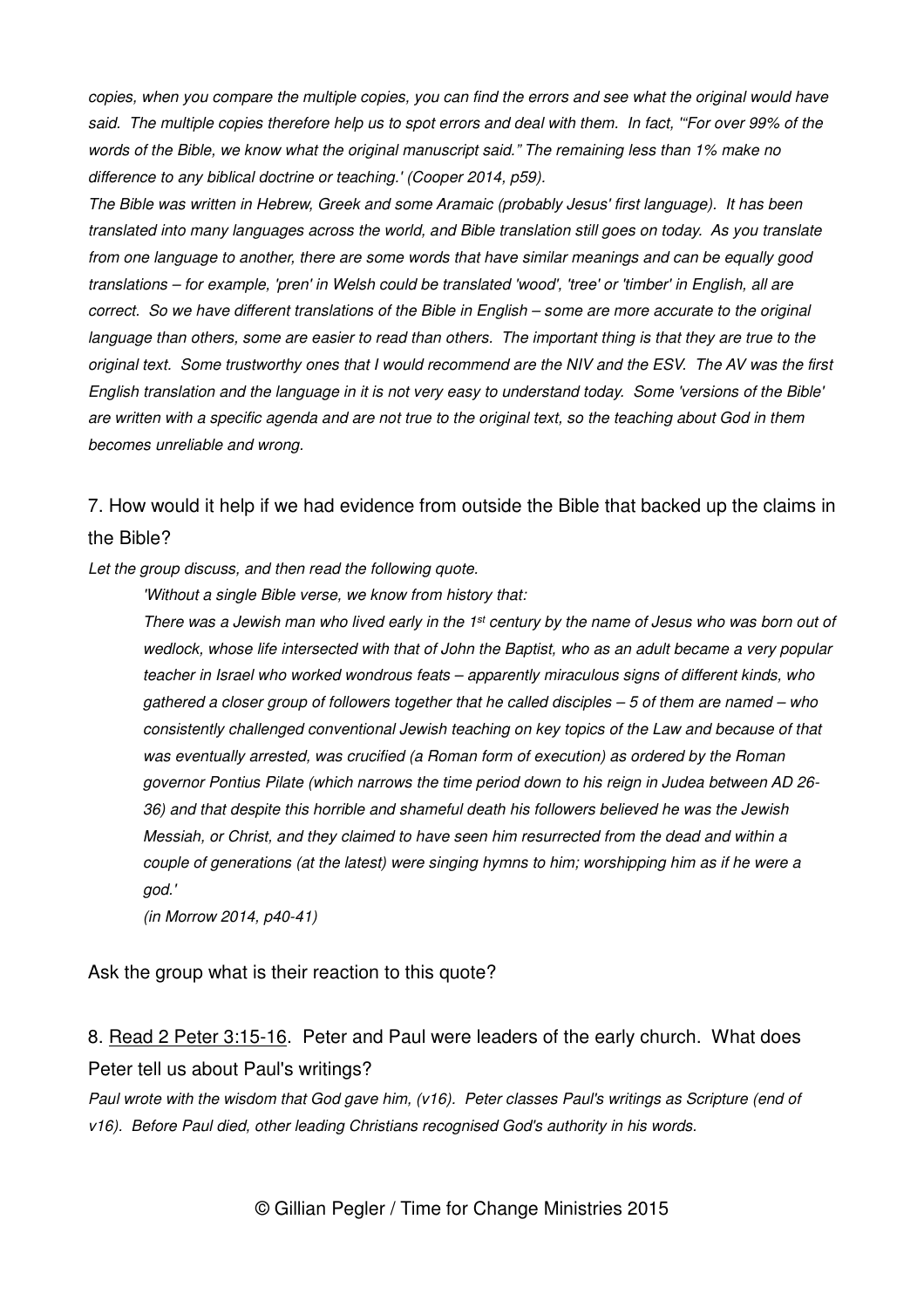9. Let's think a little about the Old Testament now. Read John 5:39. What did Jesus say about the Scriptures (i.e. our Old Testament)?

He says that the Scriptures testify about him and he is the one that fulfills all the OT prophecies! (also Luke 24:27).

By Jesus' time, the Old Testament books were recognised as Scripture, the Jews had no doubt that they were God's word. Jesus often quotes the OT and none of the religious experts contradict him (although they disagreed with him about a lot of other things, it wasn't the Scriptures!) (Cooper 2014, p50). Jesus talks about Adam (Mark 10:6-9), Abraham (John 8:58), Moses (John 5:46-47), David (Matthew 22:41-46), Jonah (Luke 11:32), etc. - he doesn't doubt that they were real people and real events.

10. Read John 20:31. What reason does John give for writing his gospel and what do you think about investigating the claims of Jesus further?

**Check out** – with the group sitting in a semi-circle go round and ask everyone, including leaders, how they found the study and if they are safe to go back to the cell.

NB the following argument seems to be doing the rounds at the moment, so I've included an answer from Cooper 2014, p64:

'What would you say if I told you that the Egyptian god Horus was conceived by a virgin called "Meri"; that his birth was announced by angels and heralded by a star; had twelve disciples; raised people from the dead and walked on water; was crucified and resurrected? What if I suggested that the biblical portrait of "Jesus" is just a fictional mash-up of earlier gods?

Recently, this idea has become popular in some quarters. The only fly in the ointment, as scholars of ancient Egyptian mythology will explain, is that none of the above claims are true. Horus was conceived by a non-virgin called Isis, not "Meri"; his birth wasn't announced by an angel or heralded by a star; he had four disciples, not twelve; there's no reference to Horus raising the dead or walking on water; and there's no mention of him being crucified or resurrected.'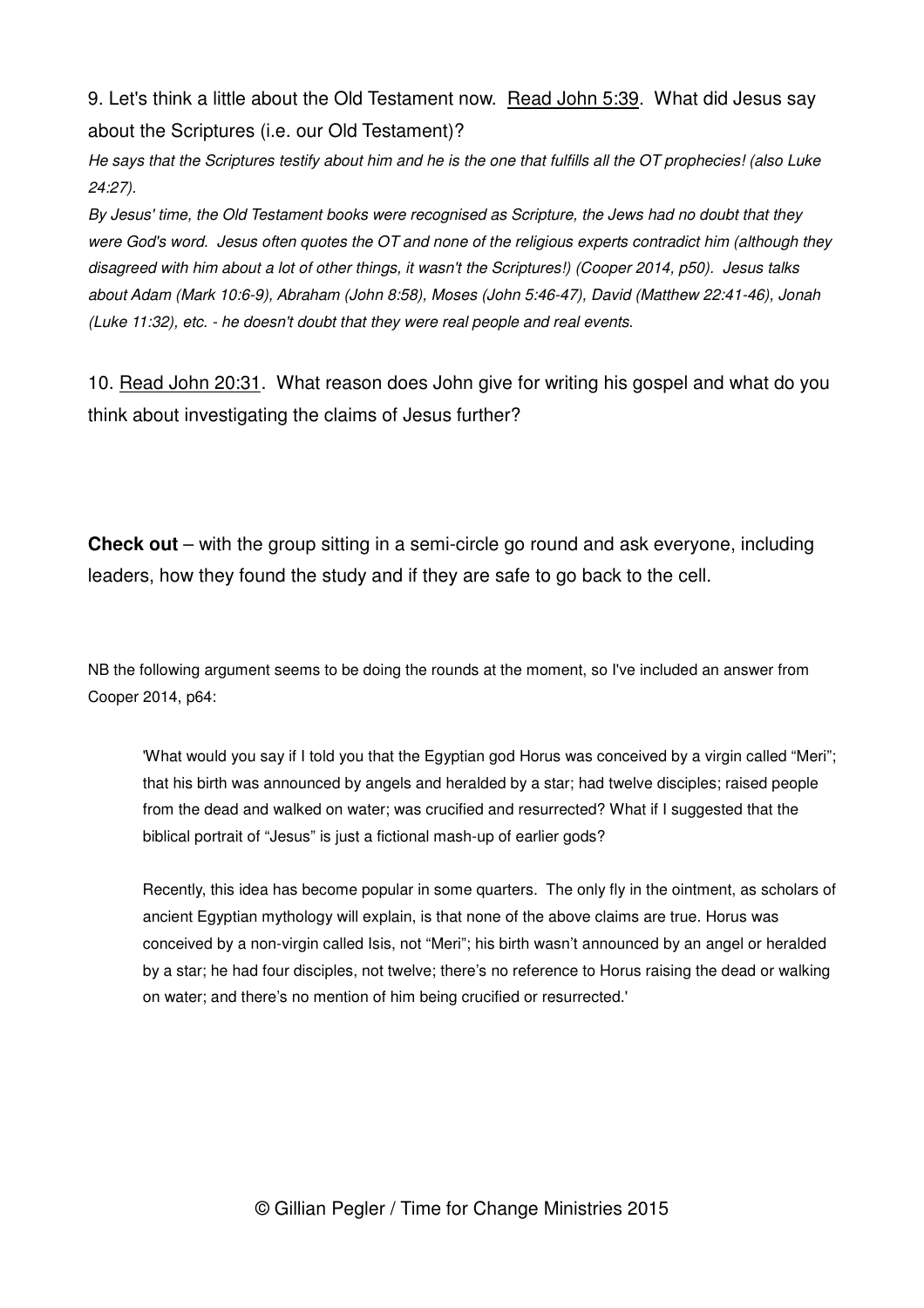

## **Can I trust the Bible?**

## **What does the passage say and mean?**

1. **STICKERS** Can you trust the Bible? Why?

### Read Psalm 119:9-16 to the group

2. Does the guy who wrote that psalm (= song / prayer) seem to trust the Bible? How can you tell?

3. Read 2 Timothy 3:16. What does the Bible tell us about who wrote it?

4. Read Luke 1:3-4. How much care did Luke take as he wrote his history of Jesus' life?

5. Read 2 Peter 1:16. Why is it important for us to know that that the New Testament was written by eye-witnesses to the events it describes?

6. How many copies of New Testament manuscripts do you think we have?

7. How would it help if we had evidence from outside the Bible that backed up the claims in the Bible?